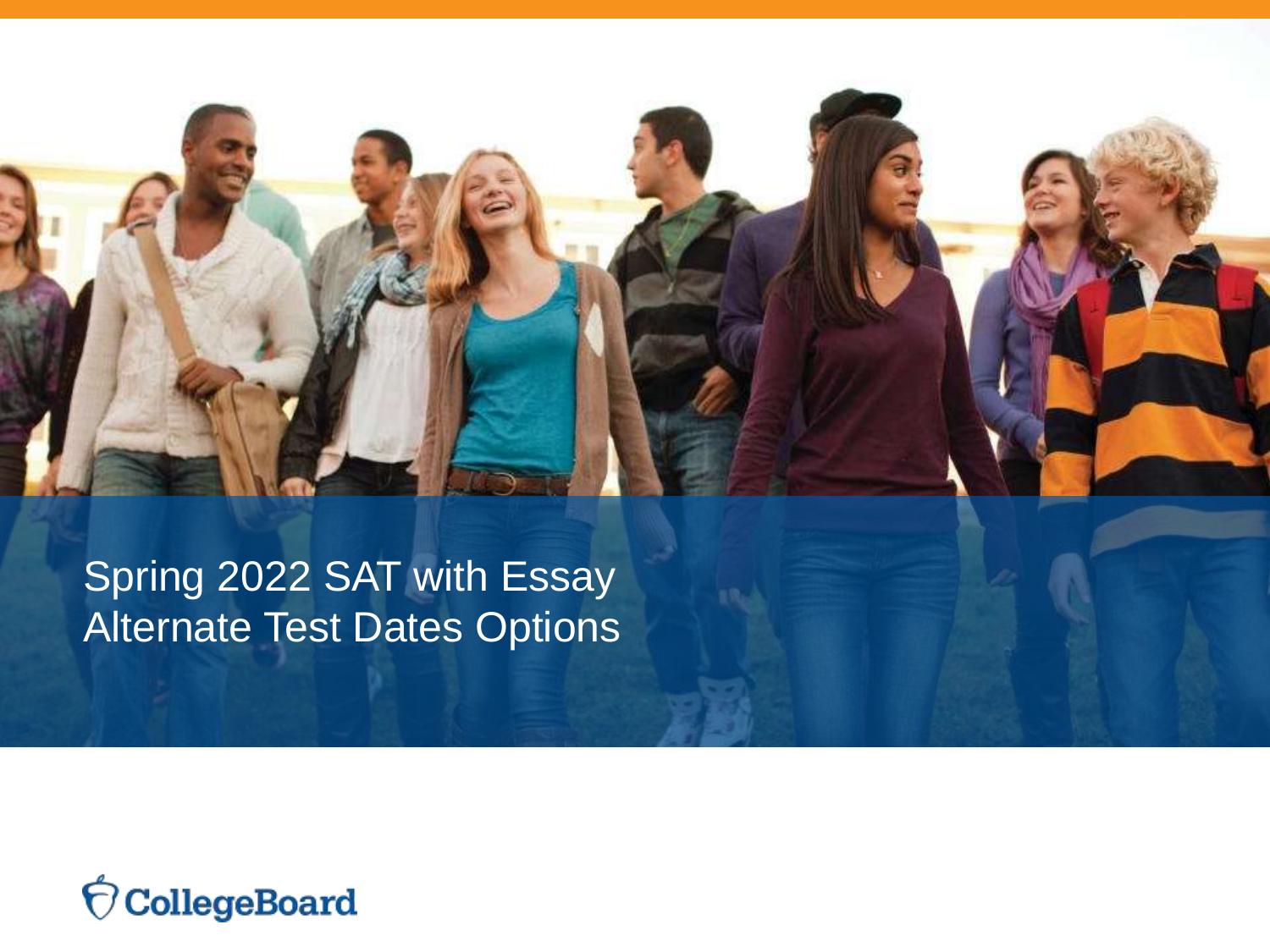### **Overview**

- Due to potential conflicts with school calendars in April 2022, ISBE and College Board are offering an option to utilize alternate test dates in March 2022 for only the SAT with Essay administration.
- + Delaying SAT with Essay until May 2022 is not feasible since that would impact statewide reporting timelines.
- + The processes and procedures for testing are the same across both options; however, deadlines for certain activities may differ and may have impacts on reporting timelines.
- + Test dates in April 2022 are reserved for the school administration of PSAT 8/9 and PSAT 10 for the ISBE state contract. Therefore, alternate test dates outside of April 2022 are **not** available for the ISBE state contract.

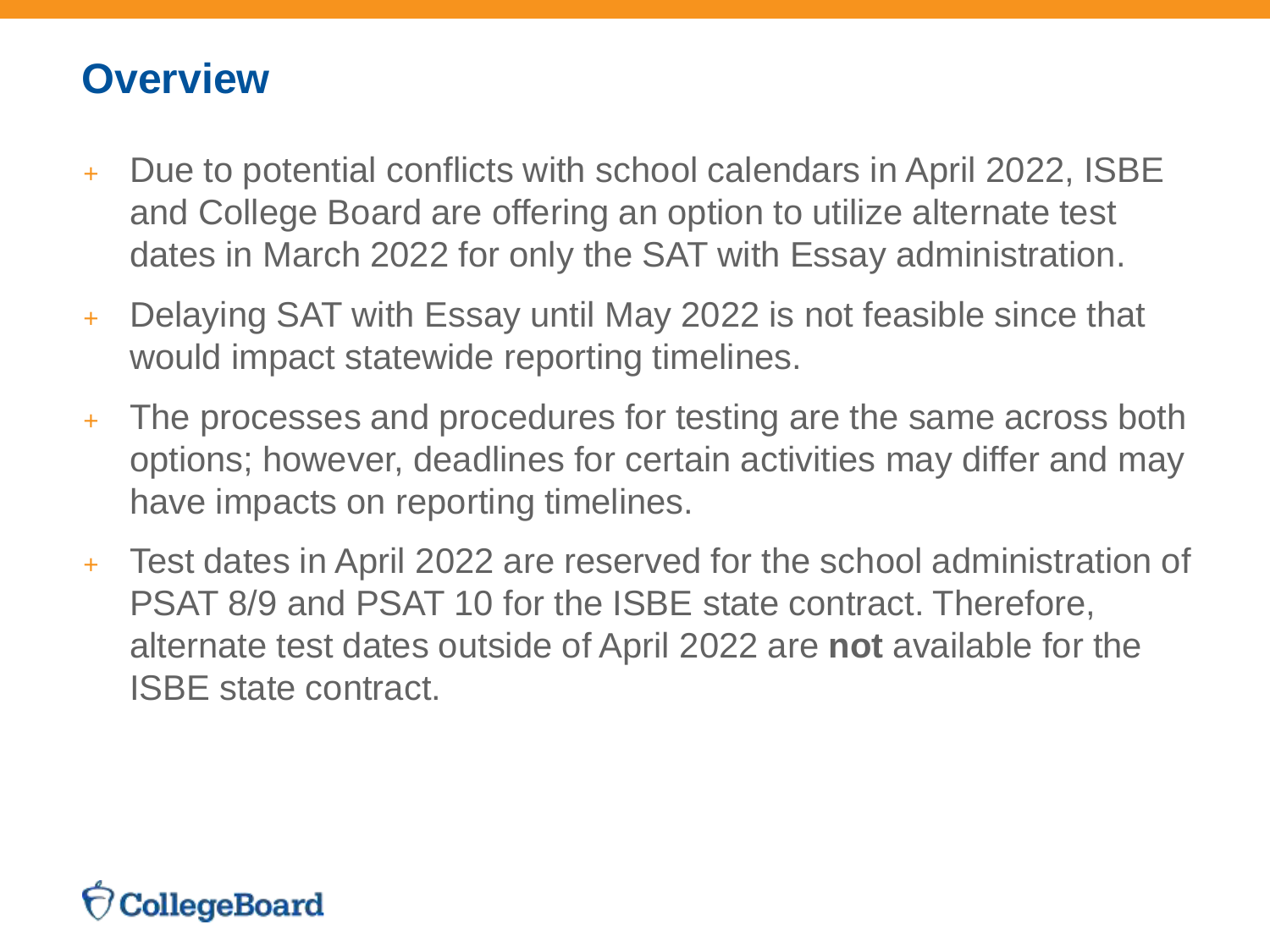### **Overview**

+ The College Board official test dates are below and posted at [www.isbe.net/Documents/State-Assessment-Dates-2021-22.pdf.](http://www.isbe.net/Documents/State-Assessment-Dates-2021-22.pdf)

#### **SAT with Essay (Official Test Dates)**

Primary Test Date: Wednesday, April 13, 2022

Makeup Test Date: Tuesday, April 26, 2022

Accommodated Testing Window: April 13-26, 2022

+ ISBE and the College Board have worked to provide alternate test dates in March only for SAT with Essay for schools with conflicts during the official April test dates.

#### **SAT with Essay (Alternate Test Dates)**

Primary Test Date: Wednesday, March 23, 2022

Makeup Test Date: Tuesday, April 26, 2022

Accommodated Testing Window: March 23-April 5, 2022

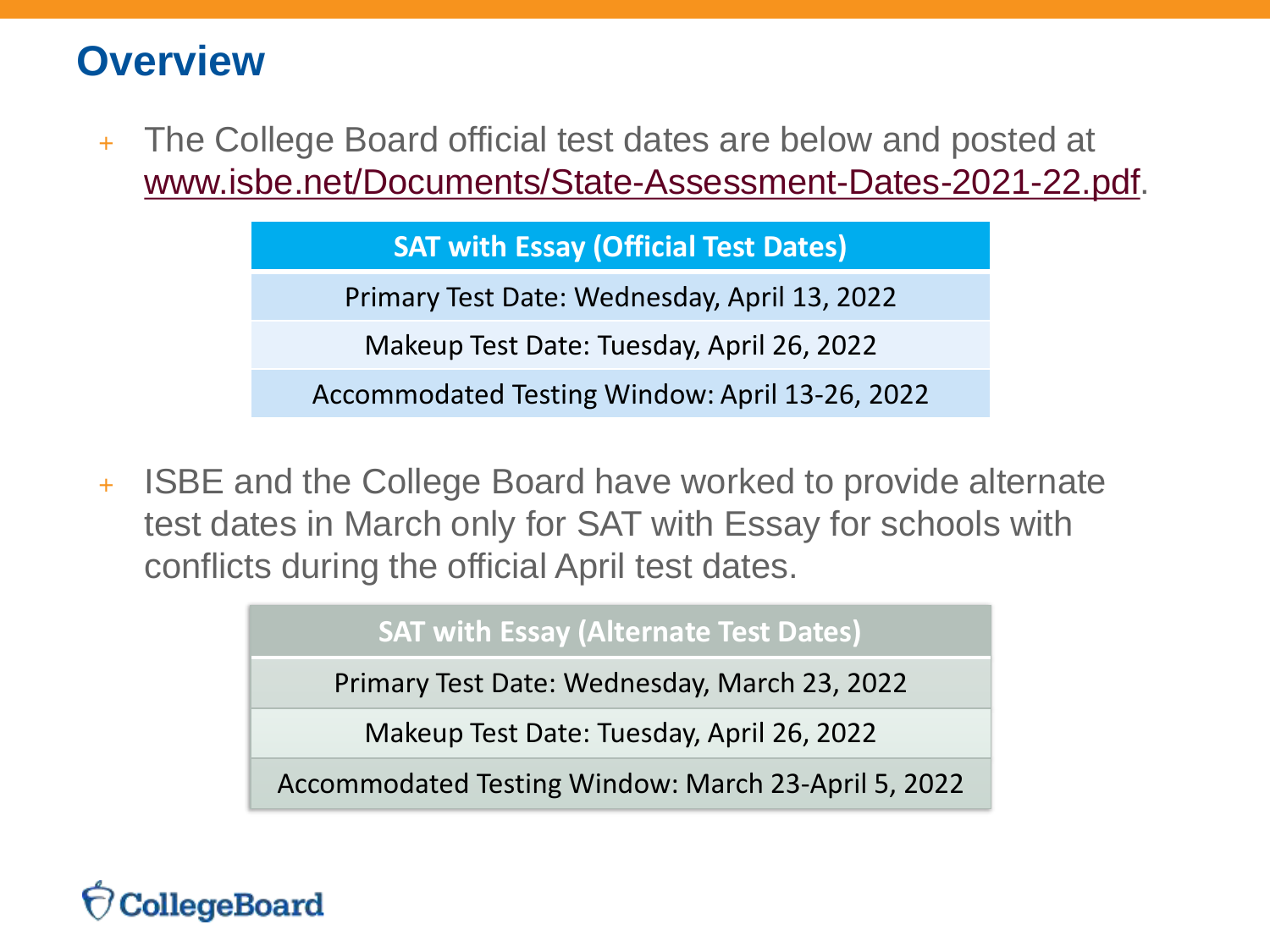## **SAT with Essay Test Dates Options and Considerations**

| <b>SAT Administration</b>              | <b>Option 1:</b><br><b>SAT April Primary Admin.</b> | <b>Option 2:</b><br><b>SAT March Primary Admin.</b> |
|----------------------------------------|-----------------------------------------------------|-----------------------------------------------------|
| <b>SAT Primary Test Date</b>           | Wednesday, April 13, 2022                           | Wednesday, March 23, 2022                           |
| <b>SAT Makeup Test Date</b>            | Tuesday, April 26, 2022                             | Tuesday, April 26, 2022                             |
| <b>SAT Accommodated Testing Window</b> | April 13-26, 2022                                   | March 23-April 5, 2022                              |

### **Considerations:**

- + **Only the April 13 SAT with Essay test form will be released. Schools that test on April 13 will have access to test questions and answer details. Schools that test on March 23 and April 26 will not have access to test questions or answer details.**
- + All schools within a home district must select the same test dates option.
- + All schools will conduct SAT with Essay makeup testing on April 26, 2022.
- + Both options allow for primary testing and makeup testing opportunities for all schools.
- + Both options allow schools the full 10-day accommodated testing window.
- + Option 2 may be selected during the fall establishment process only if the April dates are not feasible.
- + Schools choosing Option 2 will have a longer window between student and educator score release in College Board's Reporting Portal.

## CollegeBoard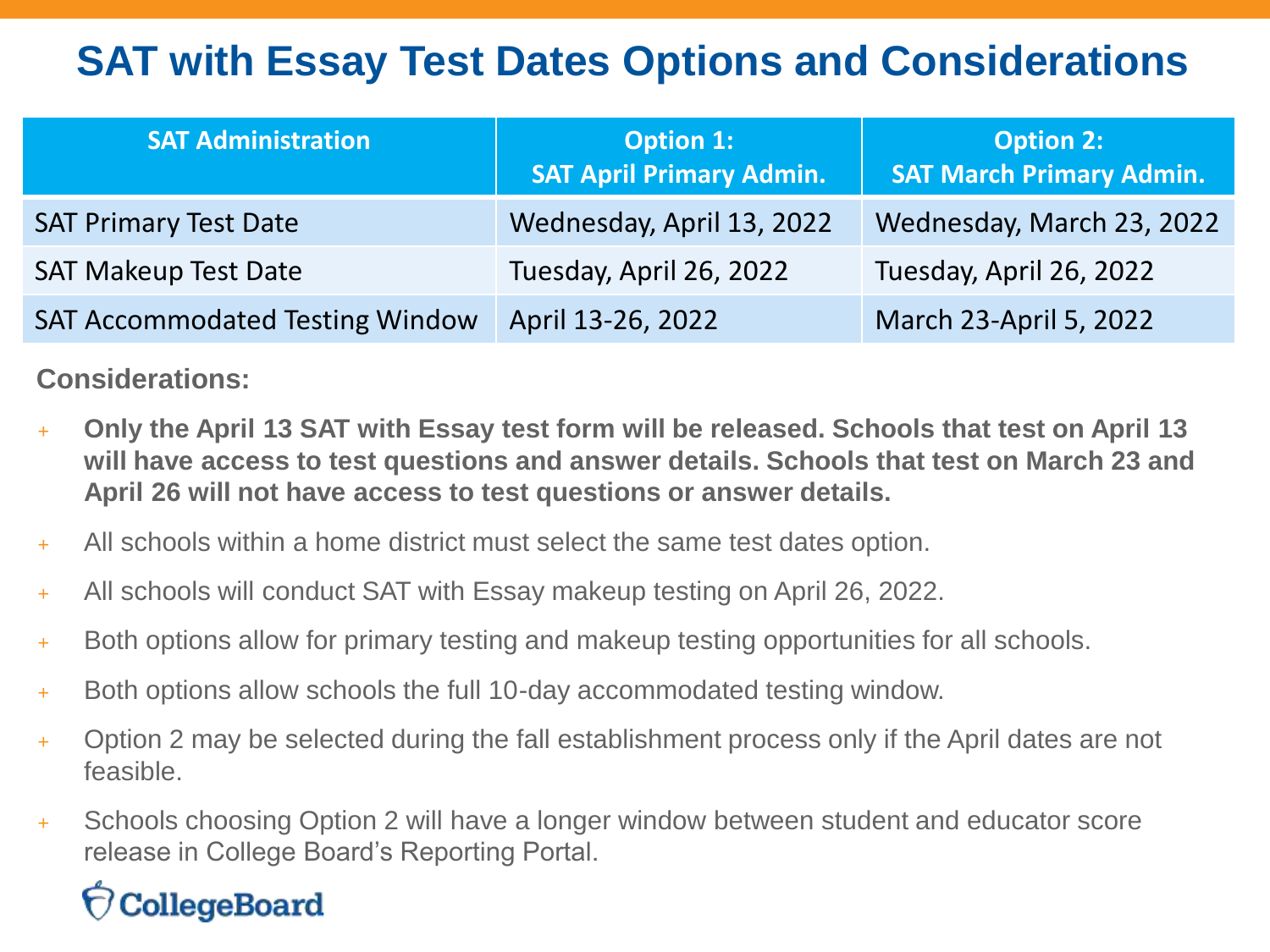## **Additional Details and Next Steps**

- + Schools **will be required to provide test date selections during the fall 2021 school setup survey** process. Principals should be prepared to make test date selections as part of their survey response and can anticipate receiving the survey via email in September 2021.
- + **Once the primary test dates are selected** in the fall as part of school establishment, **they cannot be changed**. If a school can no longer test on its selected primary test date, all students not scheduled to test during the accommodated testing window will need to be scheduled to test on the makeup date of April 26, 2022.
- + Differences in scheduling and deadlines will be communicated beginning in the fall.
- + Due to the variety of spring break dates and the small window for delivering secure test materials, home schools should begin working now to encourage serving schools to establish themselves as testing locations (vs. approved off sites) for the spring 2022 administration.

# CollegeBoard